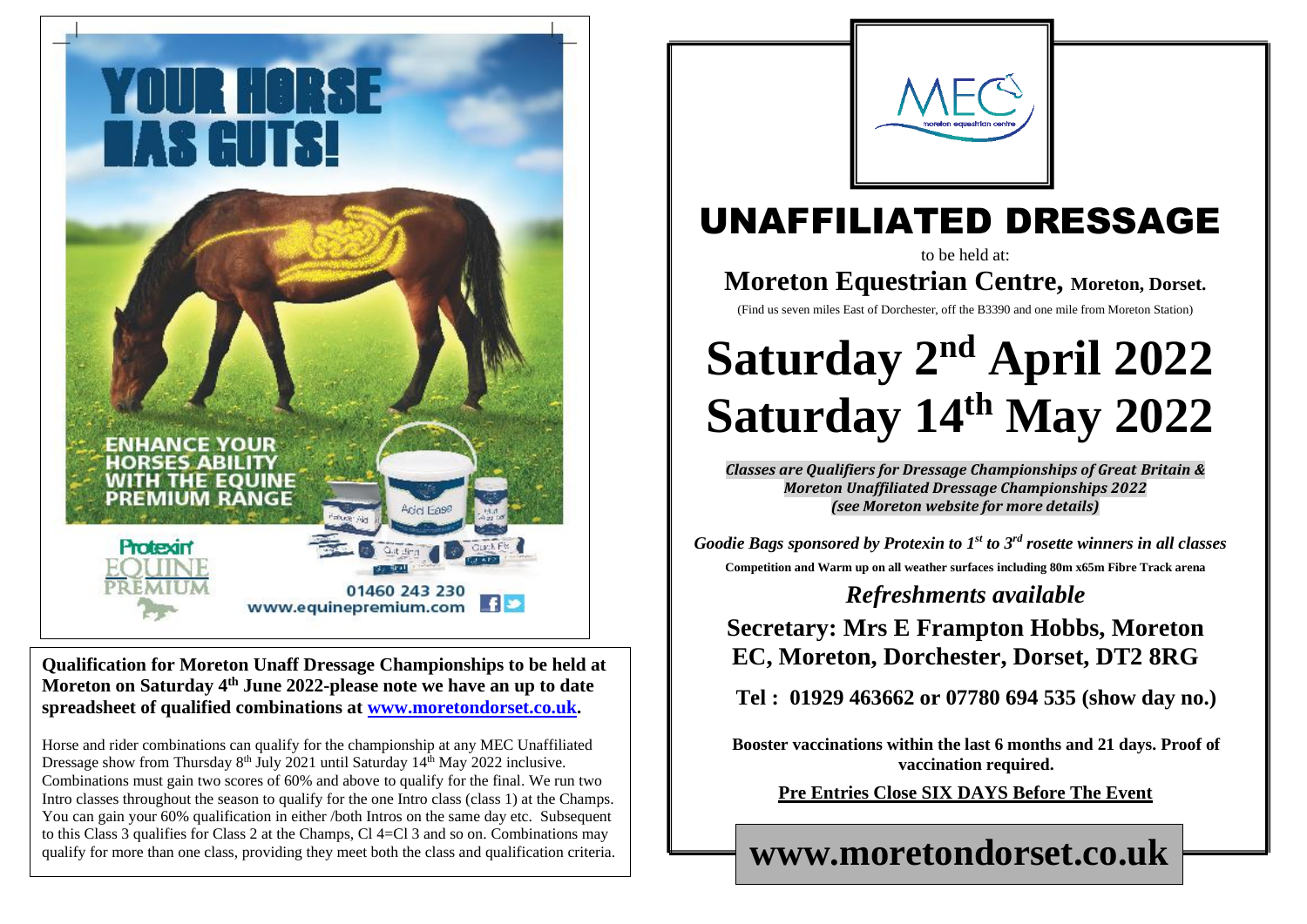| <b>Date</b>      | Class                   | <b>Test</b>                            | <b>Sec</b>    | <b>Entry</b> |
|------------------|-------------------------|----------------------------------------|---------------|--------------|
| Sat $2nd$ Apr 22 | 1                       | Walk $\&$ Trot – Intro B (2009)        | O/R           | £13.00       |
|                  | $\overline{2}$          | Walk & Trot-Intro $C(2016)$            | O/R           | £13.00       |
|                  | 3                       | <b>Prelim 1 (2006)</b>                 | O/R           | £13.00       |
|                  | $\overline{\mathbf{4}}$ | <b>Prelim 19 (2008)</b>                |               | £13.00       |
|                  | 5                       | <b>Prelim 12(2005)/Novice 28(2008)</b> | $\%$          | £13.00       |
|                  | 6                       | Novice 22(2007)/Novice 37A(2017)       | $\frac{6}{9}$ | £13.00       |
|                  | 7                       | Pick A Test (Elem-PSG, long arena)     | $\frac{6}{9}$ | £13.00       |
|                  | 8                       | Pick A Test (BE, Short Arena)          | $\%$          | £13.00       |
|                  |                         |                                        |               |              |
| Sat 14th May 22  | 1                       | Walk $\&$ Trot – Intro A (2008)        | O/R           | £13.00       |
|                  | 2                       | Walk & Trot $-$ Intro C (2016)         | O/R           | £13.00       |
|                  | 3                       | <b>Prelim 7 (2002)</b>                 | O/R           | £13.00       |
|                  | 4                       | <b>Prelim 17A (2017)</b>               |               | £13.00       |
|                  | 5                       | Prelim 14 (2006)/Novice 28(2008)       | $\frac{6}{9}$ | £13.00       |
|                  | 6                       | <b>Novice 22/Novice 39(2010)</b>       | $\frac{6}{9}$ | £13.00       |
|                  | 7                       | Pick a Test (Elem – PSG, long arena)   | $\frac{6}{9}$ | £13.00       |

 **8 Pick A Test (BE, Short Arena) % £13.00**

**Classes 7 & 8 – Pick a Test – please state test you wish to ride on the entry form**

**Entries close SIX DAYS before the event.**

**Entries received after this date must be accompanied by a late entry fee (£2 per class) & will only be accepted if space available.**

## **Rosettes:** to sixth place in each class/section

- *Covid-19*
- *We will be running these events under current guidance by British Dressage for venues returning to restricted competitions safely.*
- *Please refer to [www.moretondorset.co.uk](http://www.moretondorset.co.uk/) homepage for our current Standard Operation Procedures and our site maps.*

**Arena Familiarisation-** 4 x 10min arena slots (2 in each arena) will be available before the start of the competition for combinations who are not competing that day to gain arena experience. You can ride a test or movements and have a commander present (not under instruction). Rules below apply – competition dress optional. Cost £13 per slot – apply on entry form, allocated on a first come basis. A wait list will be held if oversubscribed

#### **Sections**

- **Classes 1,2 & 3** are split into Open and Restricted (Restricted = horse  $\&$ rider combinations who have not won more than  $2 \times 1$ <sup>st</sup> in any dressage class. (Also the rider must never have been a member of either BE or BD (including Quest membership) **Please note section on entry form or placed in OPEN.**
- **% class** you may ride any or all tests in this class. Highest % wins. (if you ride 2 tests you pay the entry fee twice).
- **TIMES** please phone **07780 694 535 between 2.30pm and 5.00pm 3 days**  preceding the competition or find on [www.moretondorset.co.uk.](http://www.moretondorset.co.uk/) Please read any notes specific to the competition in respect of any restrictions or rules in place.
- After times have been worked out late entries may only be accepted if a withdrawal space becomes available & a **late entry fee of £2 paid.**

#### **Rules of the Competition**

- **The competition will be run in accordance with the Rules and Regulations as laid down by British Dressage. A copy of these Rules can be obtained from British Dressage on 02476 698830. Any queries please ask the Secretary.**
- **All riders compete at their own risk and the organiser/landowner cannot accept any liability for damage, injury or loss to horses, riders, spectators or personal property.**
- **No horse or pony under 4 years of age may enter.**
- **The organisers reserve the right to refuse entry.**
- **All dogs must be kept on a lead at all times.**
- **All young children must be kept under control at all times and must not be allowed to play amongst the horses.**
- **In the event of adverse weather conditions, it is the competitor's responsibility to seek confirmation as to the cancellation of any event.**
- **Our full conditions of entry can be found at www.moretondorset.co.uk.**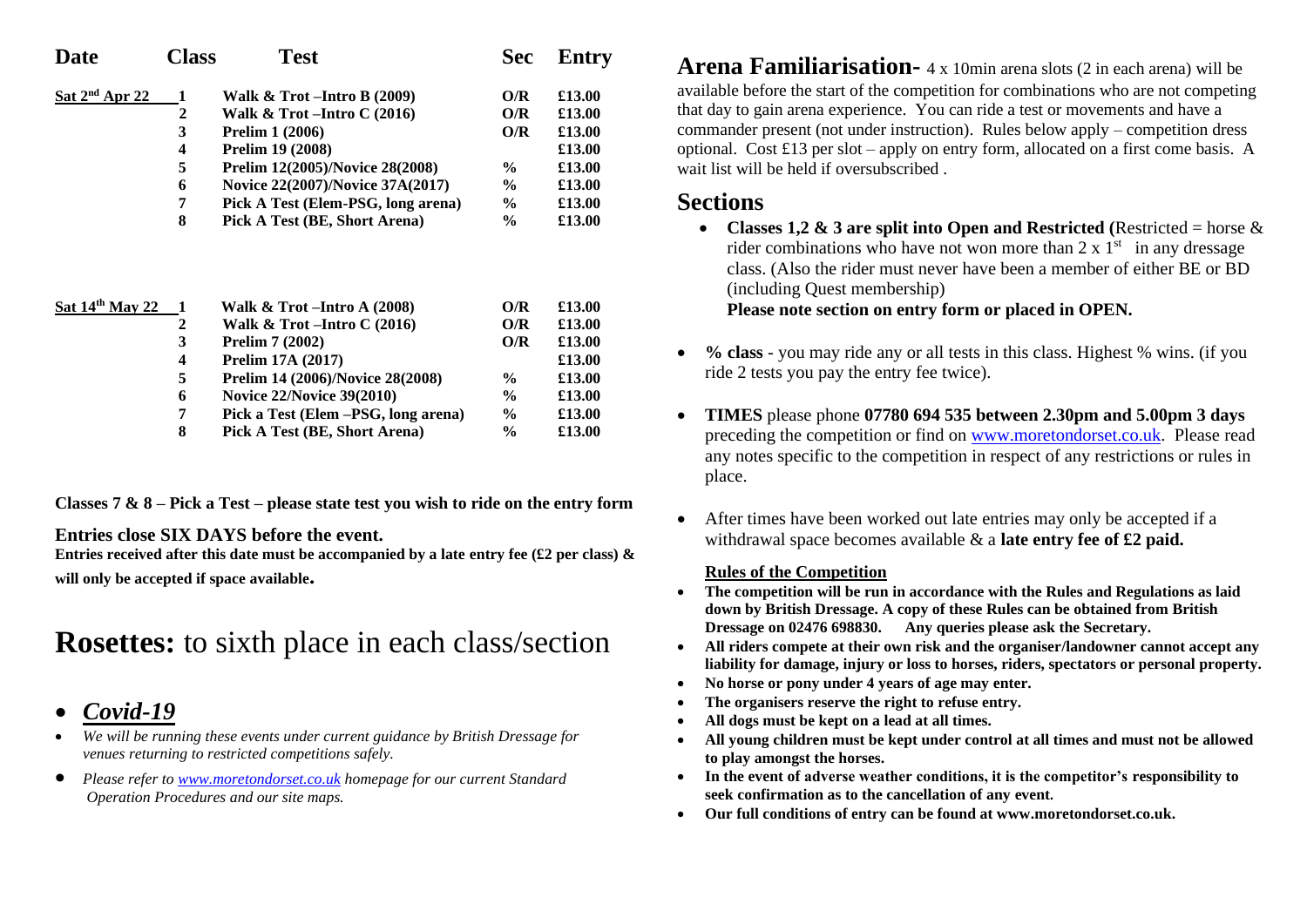#### **Moreton Equestrian Centre, Moreton, Dorset**

Spring (Apr - May 2022) Dressage Date……………………….

**Event Secretary:** Mrs E Frampton Hobbs, Moreton E C, Moreton, Dorchester, Dorset, DT2 8RG

| <b>Class</b> | <b>Test</b> | <b>Horse</b> | <b>Rider</b> | Entry<br>Fee | <b>Official</b><br>use only |
|--------------|-------------|--------------|--------------|--------------|-----------------------------|
|              |             |              |              |              |                             |
|              |             |              |              |              |                             |
|              |             |              |              |              |                             |
|              |             |              |              |              |                             |
|              |             |              |              |              |                             |
|              |             |              |              |              |                             |
|              |             |              |              |              |                             |
|              |             |              |              |              |                             |
|              |             |              |              |              |                             |
|              |             |              | <b>TOTAL</b> |              |                             |
|              |             |              | <b>DUE</b>   | $\mathbf f$  |                             |
|              |             |              |              |              | <b>PTO</b>                  |

#### **Pre Entries Close SIX DAYS Before the event**

#### **Moreton Equestrian Centre, Moreton, Dorset**

Spring (Apr – May 2022) Dressage Date……………………….

**Event Secretary:** Mrs E Frampton Hobbs, Moreton E C, Moreton, Dorchester, Dorset, DT2 8RG

| <b>Class</b> | <b>Test</b> | <b>Horse</b> | <b>Rider</b> | Entry<br>Fee | <b>Official</b><br>use only |
|--------------|-------------|--------------|--------------|--------------|-----------------------------|
|              |             |              |              |              |                             |
|              |             |              |              |              |                             |
|              |             |              |              |              |                             |
|              |             |              |              |              |                             |
|              |             |              |              |              |                             |
|              |             |              |              |              |                             |
|              |             |              |              |              |                             |
|              |             |              |              |              |                             |
|              |             |              |              |              |                             |
|              |             |              | <b>TOTAL</b> | $\mathbf f$  |                             |
|              |             |              | <b>DUE</b>   |              |                             |

**Pre Entries Close SIX DAYS Before the event**

PTO